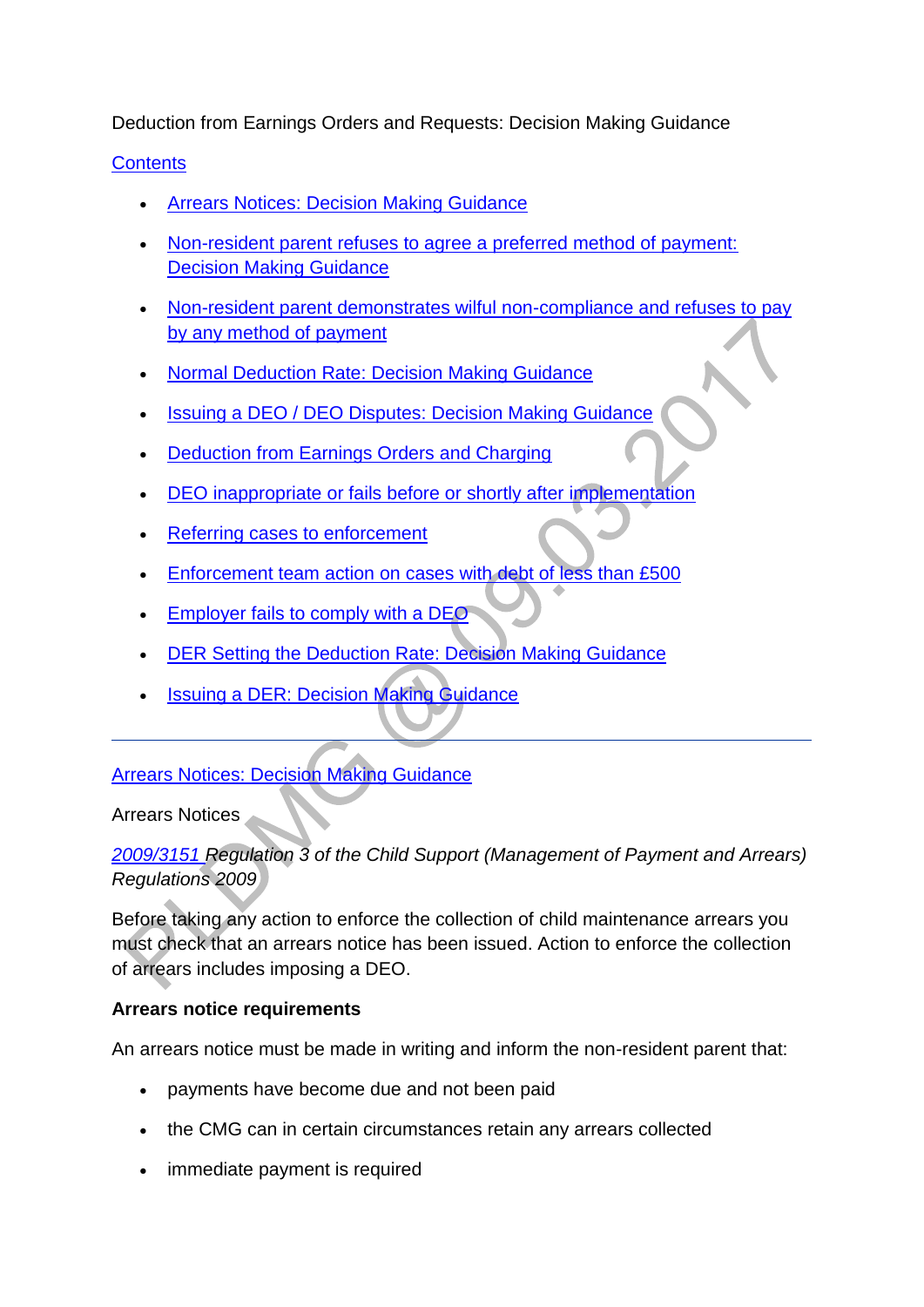### **Arrears notice has not been issued**

You must issue an arrears notice and allow the non-resident parent 7 days to respond before imposing a DEO (or taking any other enforcement action). If the nonresident parent contacts you within this period and pays their arrears you would not proceed with the DEO. If the non-resident parent does not respond or pay their arrears within this period you should decide whether to impose a DEO.

#### [Return to contents](http://np-cmg-sharepoint.link2.gpn.gov.uk/sites/policy-law-and-decision-making-guidance/Pages/Arrears%20MOC/DEOs-and-DERs-DMG.aspx#Contents)

[Non-resident parent refuses to agree a preferred method of payment: Decision](http://np-cmg-sharepoint.link2.gpn.gov.uk/sites/policy-law-and-decision-making-guidance/Pages/Arrears%20MOC/DEOs-and-DERs-DMG.aspx)  [Making Guidance](http://np-cmg-sharepoint.link2.gpn.gov.uk/sites/policy-law-and-decision-making-guidance/Pages/Arrears%20MOC/DEOs-and-DERs-DMG.aspx)

*[1991/48 S](http://www.legislation.gov.uk/ukpga/1991/48)ection 31 and 32 of the Child Support Act 1991*

*[1992/1989 P](http://www.legislation.gov.uk/uksi/1992/1989)art 3 of the Child Support (Collection and Enforcement) Regulations 1992*

You can impose a DEO to collect child maintenance payments if:

- the non-resident parent has actively refused to pay by any MOPF (wilful noncompliance); and
- the non-resident parent is employed; and
- we have contact details for the non-resident parent's employer.

If the non-resident parent is not employed or we do not have their employer's contact details you would need to consider an alternative method of collection.

If you are considering imposing a DEO to collect regular maintenance because the non-resident parent will not agree a preferred method of payment, you must tell them that you are considering this action and will do so unless they can provide a "good reason" why this would be inappropriate. You must then take into account any reasons not to impose the DEO that the non-resident parent wants to be considered.

**REMEMBER**: If the non-resident parent will not agree a preferred method of collection a default standing order should be imposed as a temporary measure. This will ensure payments can be scheduled. If the non-resident parent fails to make payments when they are due the case will be in arrears and a Deduction from Earnings Order can be imposed without considering whether there are good reasons not to do so.

**Note:** a DEO cannot be applied where the following are in payment:

- Statutory paternity pay
- Statutory redundancy pay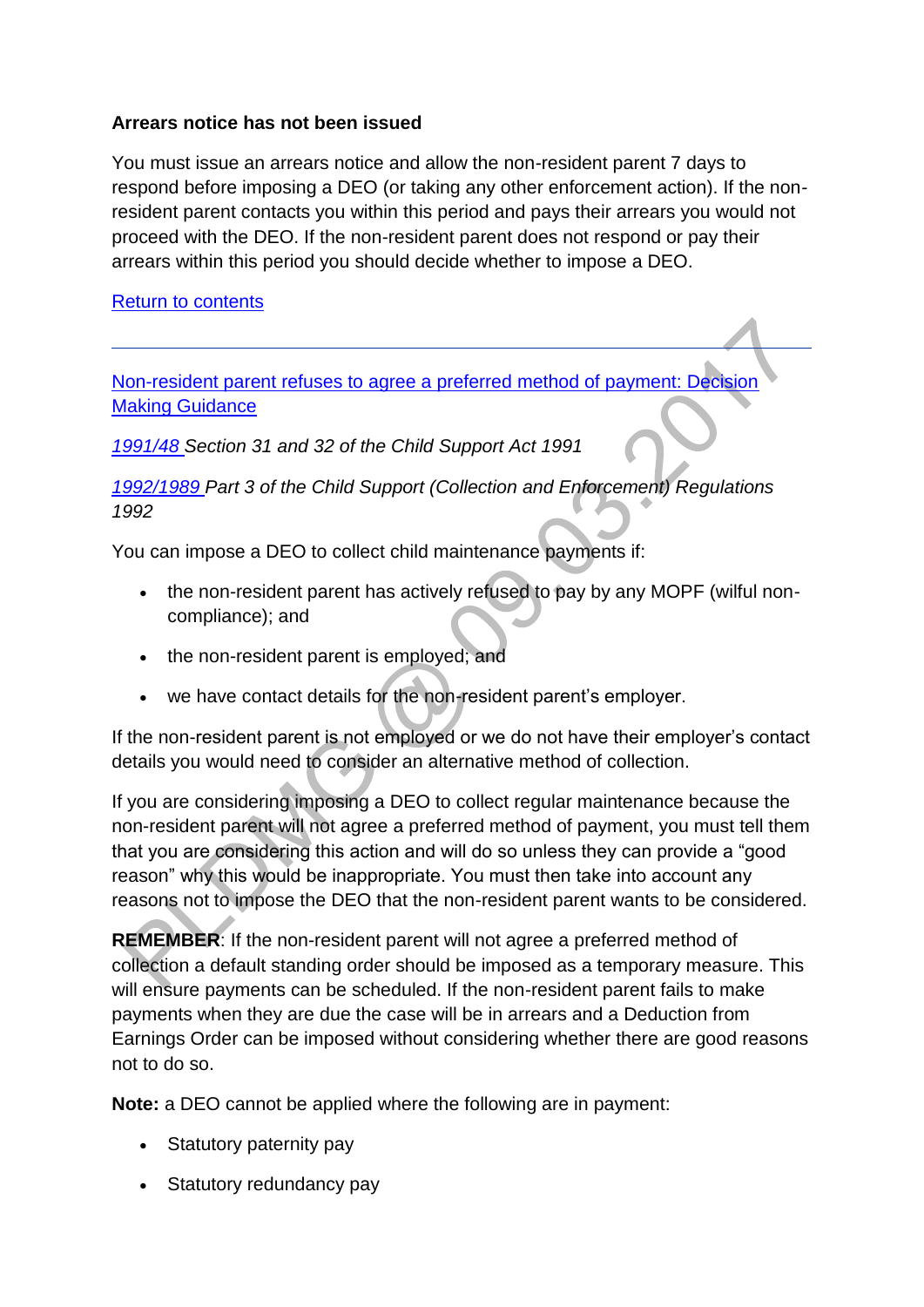### **Note: War Disablement Pension (including any pension payable in respect of disablement or disability)**

*[1992/1989 R](http://www.legislation.gov.uk/uksi/1992/1989)egulation 8 (4) (d) of the Child Support (Collection and Enforcement) Regulations 1992* 

Child Support legislation defines War Disablement Pensions and Armed Forces Compensations Scheme payments as prescribed benefits, and they do not fall under the definition of earnings for the purposes of a DEO.

An Armed Forces Pension is the same as any other occupational pension, and can be subject to a DEO. However, as with all occupational pensions, if the reason it is being paid is due to disablement/disability then a DEO would not be possible.

Is there a "good reason" not to impose a DEO?

You must consider any reasons not to impose a DEO that the non-resident parent has put forward. Legislation prescribes: Ä

- a range of factors that must be taken into account when we are deciding if there is good reason not to impose a DEO
- certain scenarios that would be a good reason for not doing so
- factors that do not need to be taken into account

NOTE: These considerations are only relevant if the reason for imposing a DEO is refusal to agree a preferred method of payment. You do not need to take them into account if you are imposing a DEO to collect arrears.

# **Factors that must be taken into account**

*[1992/1989 R](http://www.legislation.gov.uk/uksi/1992/1989)egulation 3(4) of the Child Support (Collection and Enforcement) Regulations 1992*

- is making the DEO likely to result in the disclosure of the parentage of the child?
- if so would that disclosure have an adverse impact on the non-resident parent's employment / relationship with a third party?

This means if a non-resident parent states imposing the DEO means someone who does not know they are a parent of the child may find out and this will have a negative effect on their employment / relationship with someone else we must take this into account when deciding whether to impose a DEO. In these circumstances the non-resident parent should be reminded that if they agree to pay by direct debit we will not impose a DEO.

## **Scenarios that are a good reason for not imposing a DEO**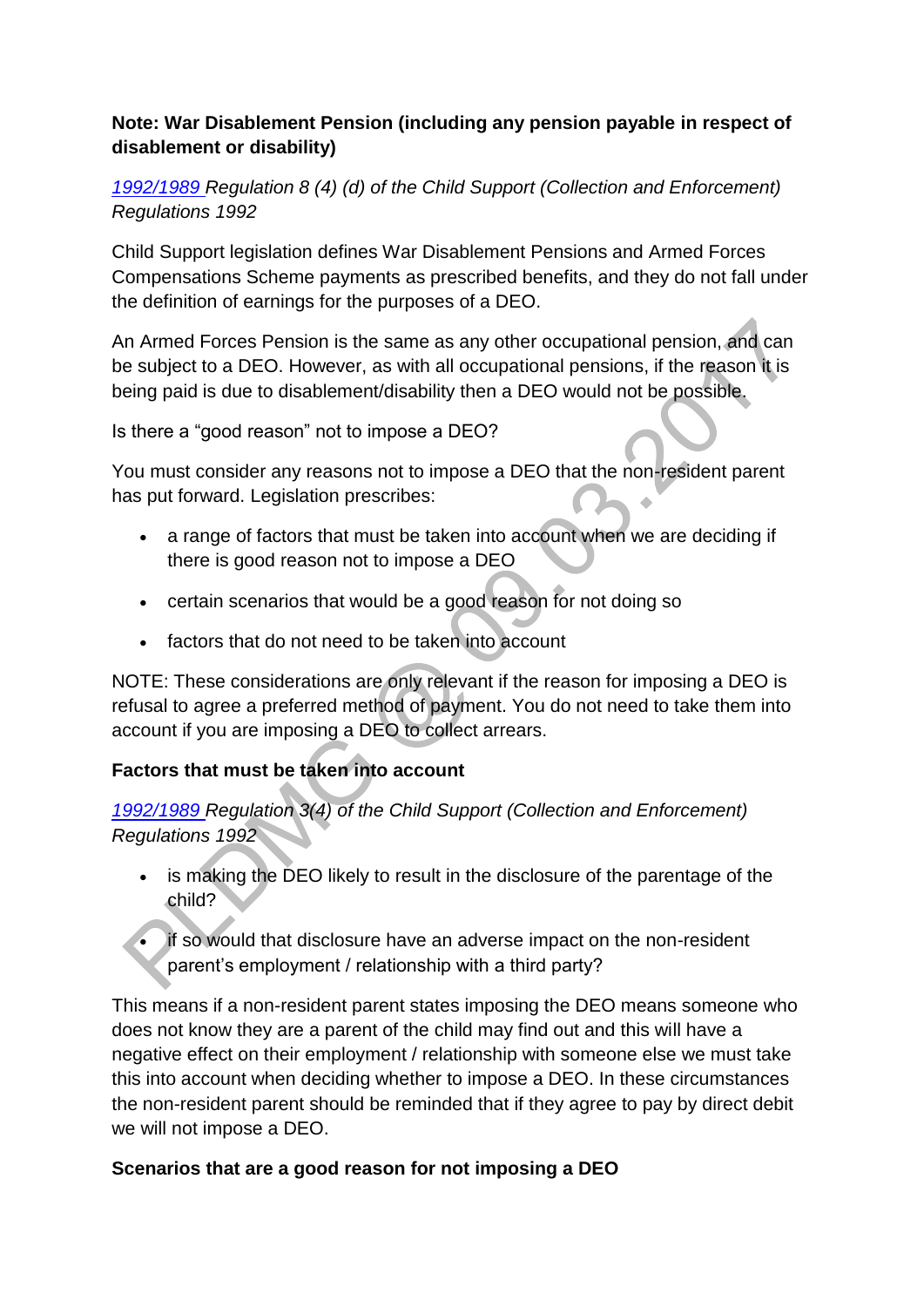## *[1992/1989 R](http://www.legislation.gov.uk/uksi/1992/1989)egulation 3(5) of the Child Support (Collection and Enforcement) Regulations 1992*

Legislation specifies a range of situations in which we should not impose a DEO because the non-resident parent has refused to agree a preferred method of payment. These are:

- a member of the non-resident parent or parent with care's family is employed by the same employer as the non-resident parent, and
- that family member has a job involving knowledge of the employer's functions in administrating a DEO (e.g. they work in a payroll department), and
- as a consequence of the above the non-resident parent's employment status or family relationships could be adversely affected if a DEO is impose

### **Factors that should not be considered**

# *[1992/1989 R](http://www.legislation.gov.uk/uksi/1992/1989)egulation 3(6) of the Child Support (Collection and Enforcement) Regulations 1992*

When you are deciding whether there is a good reason not to impose a DEO you do not need to take into account:

- the fact the non-resident would prefer a different non method of payment;
- the fact the non-resident parent does not want their employer to know they are liable to pay child maintenance (although note, this may be relevant if their employer is a family member – see above);
- that a third party would be made aware of the non-resident parent's liability to pay maintenance

When you have considered the non-resident parent's reasons you must decide whether to impose the DEO. If you decide to do so, the non-resident parent must be notified if this decision.

## No "good reason": Appeal Rights

Non-resident parent's can appeal against the decision that there is no "good reason" not to impose a DEO. You therefore must not impose a DEO in this situation until the appeal period has lapsed. The appeal period is 30 days from the date the decision is notified. If the non-resident parent appeals within this period the DEO cannot be imposed until the appeal has been dealt with.

#### [Return to contents](http://np-cmg-sharepoint.link2.gpn.gov.uk/sites/policy-law-and-decision-making-guidance/Pages/Arrears%20MOC/DEOs-and-DERs-DMG.aspx#Contents)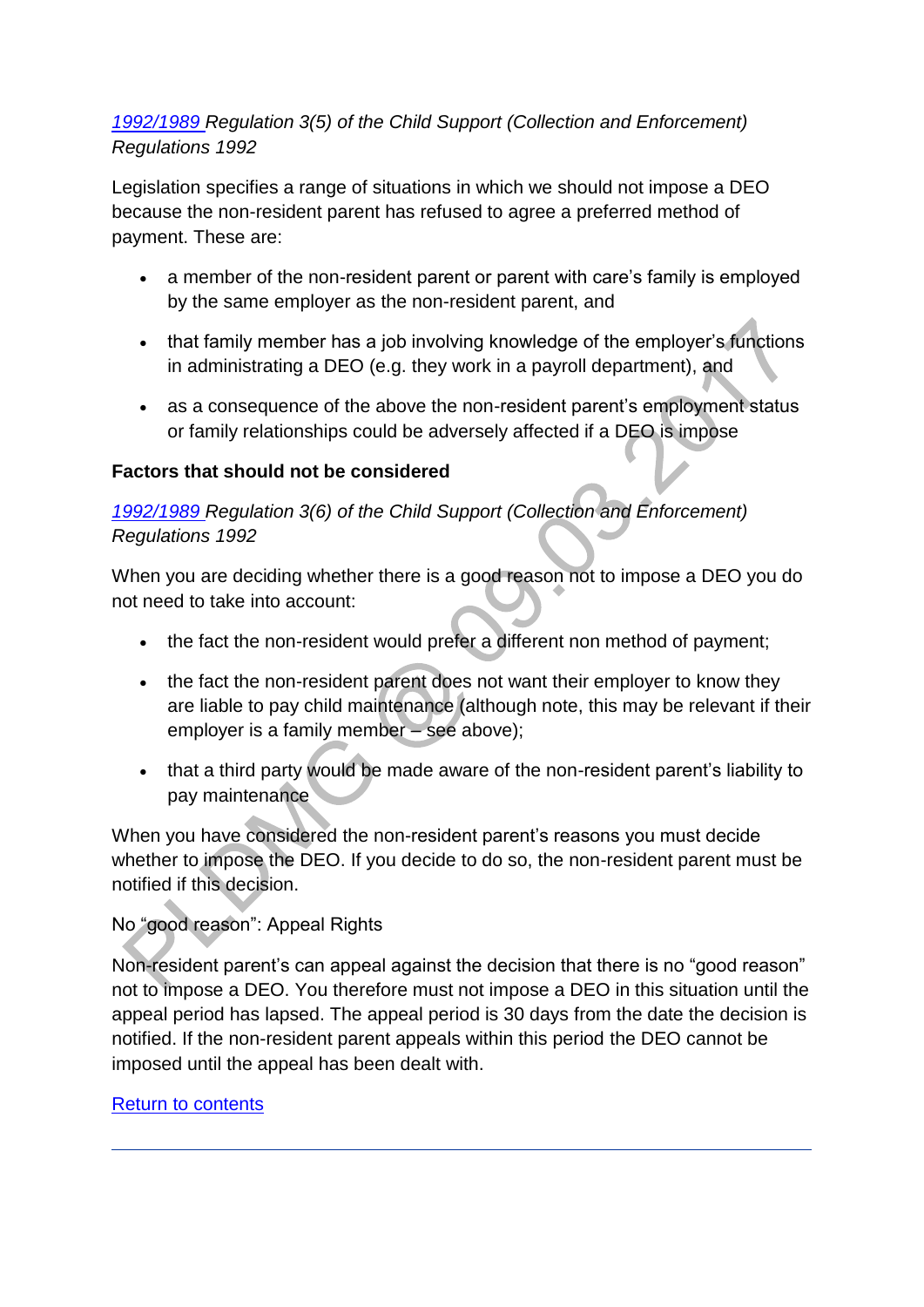[Non-resident parent demonstrates wilful non-compliance and refuses to pay by any](http://np-cmg-sharepoint.link2.gpn.gov.uk/sites/policy-law-and-decision-making-guidance/Pages/Arrears%20MOC/DEOs-and-DERs-DMG.aspx?ControlMode=Edit&DisplayMode=Design#Non-resident%20parent%20demonstrates%20wilful%20non-compliance%20and%20refuses%20to%20pay%20by%20any%20method%20of%20payment)  [method of payment](http://np-cmg-sharepoint.link2.gpn.gov.uk/sites/policy-law-and-decision-making-guidance/Pages/Arrears%20MOC/DEOs-and-DERs-DMG.aspx?ControlMode=Edit&DisplayMode=Design#Non-resident%20parent%20demonstrates%20wilful%20non-compliance%20and%20refuses%20to%20pay%20by%20any%20method%20of%20payment)

#### *[1991/48 S](http://www.legislation.gov.uk/ukpga/1991/48)ection 31 and 32 of the Child Support Act 1991*

Where, following discussion with a non-resident parent it is clear that they are wilfully refusing to pay child maintenance by any MOPF, a DEO can be imposed as an enforcement method without regard to the "good reason" requirement where the decision maker is satisfied that this is necessary to secure payments. This is likely to be where there is sufficient evidence that other MOPFs are likely to fail. We call this wilful non-compliance.

In addition to situations where the non-resident parent actively states that they will not pay, wilful non-compliance can be assumed where a written warning has been given to the non-resident parent that they need to contact us to set up a method of payment, and they have not responded within the required time limit (14 days).

If we assume wilful non-compliance, and the non-resident parent contacts us after the 14 day period has elapsed, provides a reasonable explanation for why they were not able to contact us within the required period, and offers to pay by a preferred MOPF, then the DEO should be removed, and an alternative MOPF set up.

Also, some non-resident parents may refuse to provide details to set up a MOPF until they have final confirmation of their calculation amount. In this case wilful noncompliance cannot be assumed, as they are not refusing to pay altogether. In this scenario a DSO should be set up, and the case revisited as soon as the calculation notice is issued so that a preferred MOPF can be set up. If the NRP then refuses to set up a MOPF, then this can be considered as wilful non-compliance.

Where there are outstanding arrears, the normal requirements for consideration of an arrears notice still apply, refer to ['Arrears Notices'](http://np-cmg-sharepoint.link2.gpn.gov.uk/sites/policy-law-and-decision-making-guidance/Pages/Arrears%20MOC/DEOs-and-DERs-DMG.aspx) 

#### [Return to contents](http://np-cmg-sharepoint.link2.gpn.gov.uk/sites/policy-law-and-decision-making-guidance/Pages/Arrears%20MOC/DEOs-and-DERs-DMG.aspx#Contents)

Normal Deduction Rate: [Decision Making Guidance](http://np-cmg-sharepoint.link2.gpn.gov.uk/sites/policy-law-and-decision-making-guidance/Pages/Arrears%20MOC/DEOs-and-DERs-DMG.aspx)

*[1992/1989 R](http://www.legislation.gov.uk/uksi/1992/1989)egulation 10 of the Child Support (Collection and Enforcement) Regulations 1992*

What is the Normal Deduction Rate? (NDR)

The NDR is the amount we ask an employer to deduct from the non-resident parent's wages and the date upon which the deductions are to take effect.

Setting the NDR: Key Principles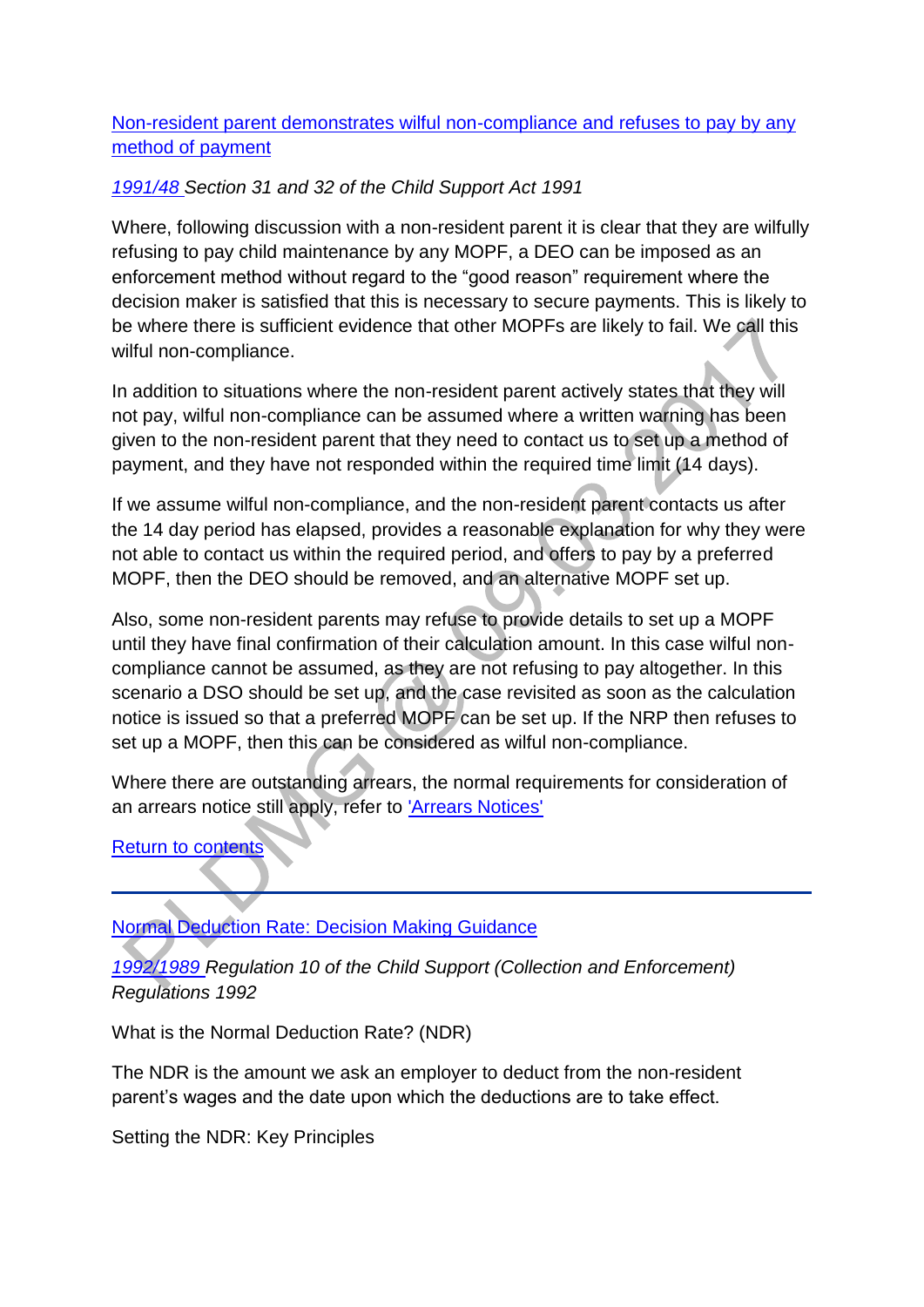It is important when you are setting an NDR that you do so at an appropriate rate taking all the circumstances into account, including the welfare of any children. You should ensure you record the reasons for setting the NDR at the rate that you decide. Refer to the [Discretionary Decision Making Guidance](http://np-cmg-sharepoint.link2.gpn.gov.uk/sites/policy-law-and-decision-making-guidance/Pages/Evidence%20and%20decision%20making/Evidence-and-decision-making.aspx) for further advice about making / recording discretionary decisions.

NOTE: If the non-resident parent has multiple employers, more than one Deduction from Earnings Order can be implemented if this is necessary to collect:

- the full amount of ongoing maintenance; and
- a reasonable amount towards any arrears.

If you are setting up multiple DEOs the following principles should be applied when you are deciding the appropriate NDR for each order. You may need to contact the non-resident parent or their employer(s) to clarify how much income they receive from each employment. Refer to the drop down on 'How we identify 40% of the nonresident parent's net income' ( below) for further guidance.

## **DEO for current liability only**

If the DEO is being used to collect ongoing liability only:

 set the NDR at the same amount as the non-resident parent's liability; unless there is information / evidence available to indicate this will exceed the PEP. In these circumstances, you should follow the principles in the guidance on 'identifying 40% of the non-resident parent's net income', to identify the maximum rate that can be applied.

# **DEO current liability and / or agreed arrears amount**

If the DEO is being used to collect ongoing liability and / or arrears and the nonresident parent has agreed to pay an amount towards their arrears that meets the Debt Steer:

- set the NDR at the agreed amount;
- plus ongoing liability if applicable; unless there is information to indicate that a deduction at this rate will exceed the PEP. In these circumstances you should use the principles in the guidance on 'identify 40% of the non-resident parent's net income' to identify the maximum deduction that can be made;
	- $\circ$  if the non-resident parent wishes to pay an additional amount above this rate they must do so using an alternative method of payment.

## **DEO current liability and / or no agreed arrears amount**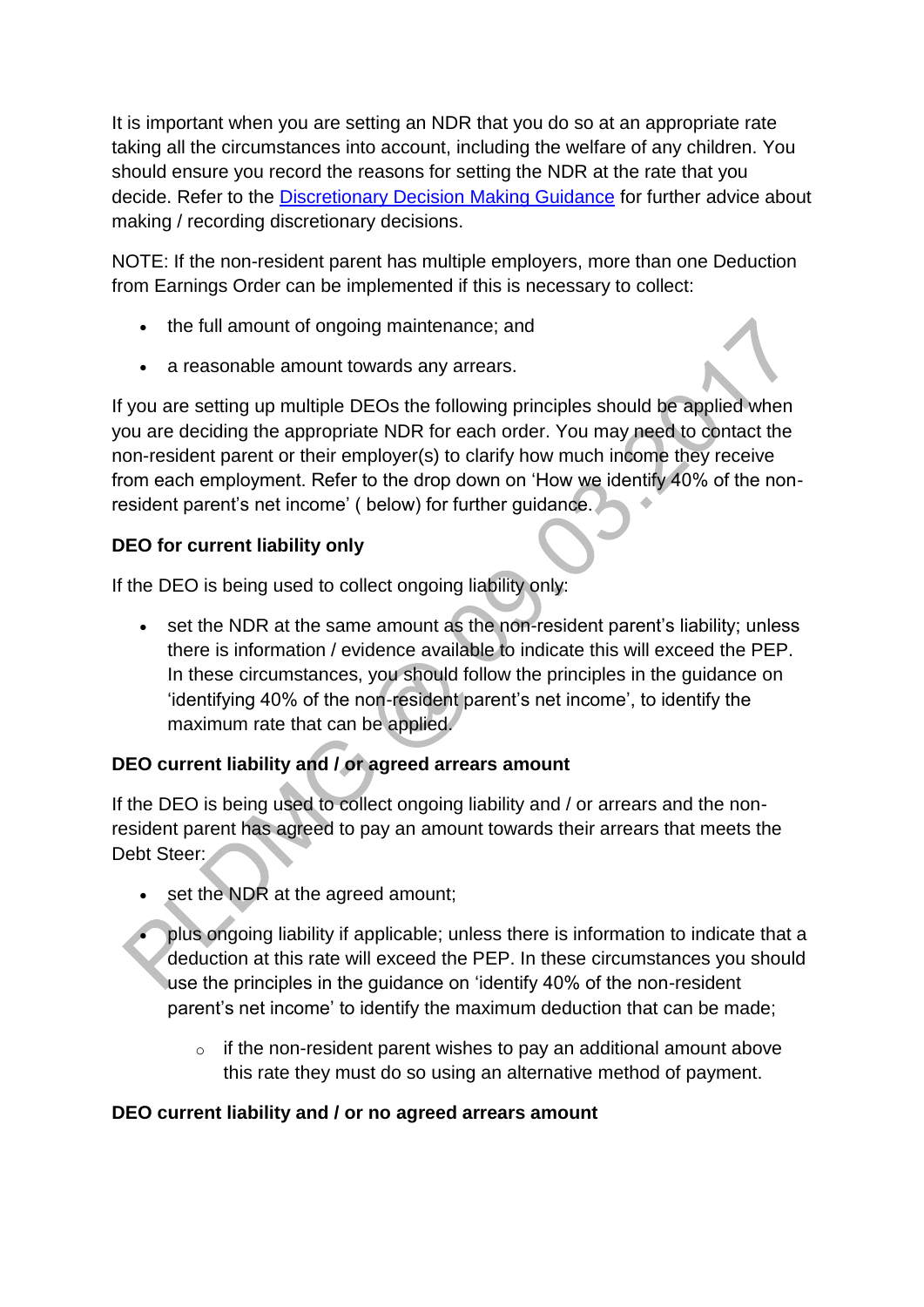If the DEO is being used to collect ongoing liability and / or arrears and the nonresident parent has NOT agreed to pay an amount towards their arrears that meets the Debt Steer:

- you need to determine a suitable NDR, taking into account all the circumstances of the case, and particularly:
	- o [The Debt Steer](http://np-cmg-sharepoint.link2.gpn.gov.uk/sites/policy-law-and-decision-making-guidance/Pages/Arrears%20MOC/DMG-Debt-Steer.aspx) (Refer to the guidance on the Debt Steer for further advice); and
	- o the protected earnings proportion

### **What is the protected earnings proportion?**

## *[1992/1989 R](http://www.legislation.gov.uk/uksi/1992/1989)egulation 11 of the Child Support (Collection and Enforcement) Regulations 1992*

The CSA currently calculates protected earnings from the net earnings information that has been used to determine maintenance liability. Details of the protected amount are provided to employers and non-resident parents. Under the new scheme (2012), the employer will be required to protect a percentage amount of the employee's net earnings. The calculation will not be made by the Child Maintenance Service. There is no change to the definition of net earnings.

Legislation prescribes that a non-resident parent must be left with 60% of their net earnings after any deduction for child maintenance under a DEO.

Responsibility for ensuring that the protected earnings proportion is not breached rests with the non-resident parent's employer, as they will know if the non-resident parent's net income will be affected in this way.

## Example:

The non-resident parent's net weekly income is normally £200. The CMG imposes a DEO for £60, this will normally leave the non-resident parent with more than 60% of their net weekly income. However, due to unpaid leave the non-resident parent's net income in one week reduces to £120. Making a deduction at the NDR would leave the non-resident parent with less than 60% of their net income. The employer would therefore make a lower deduction of £48 in this week.

#### **Relevance of the protected earnings proportion when setting an NDR**

Although responsibility for ensuring that the protected earnings proportion is not breached rests with the non-resident parent's employer, it makes sense for the CMG to take into account the maximum amount that can be collected when setting an NDR.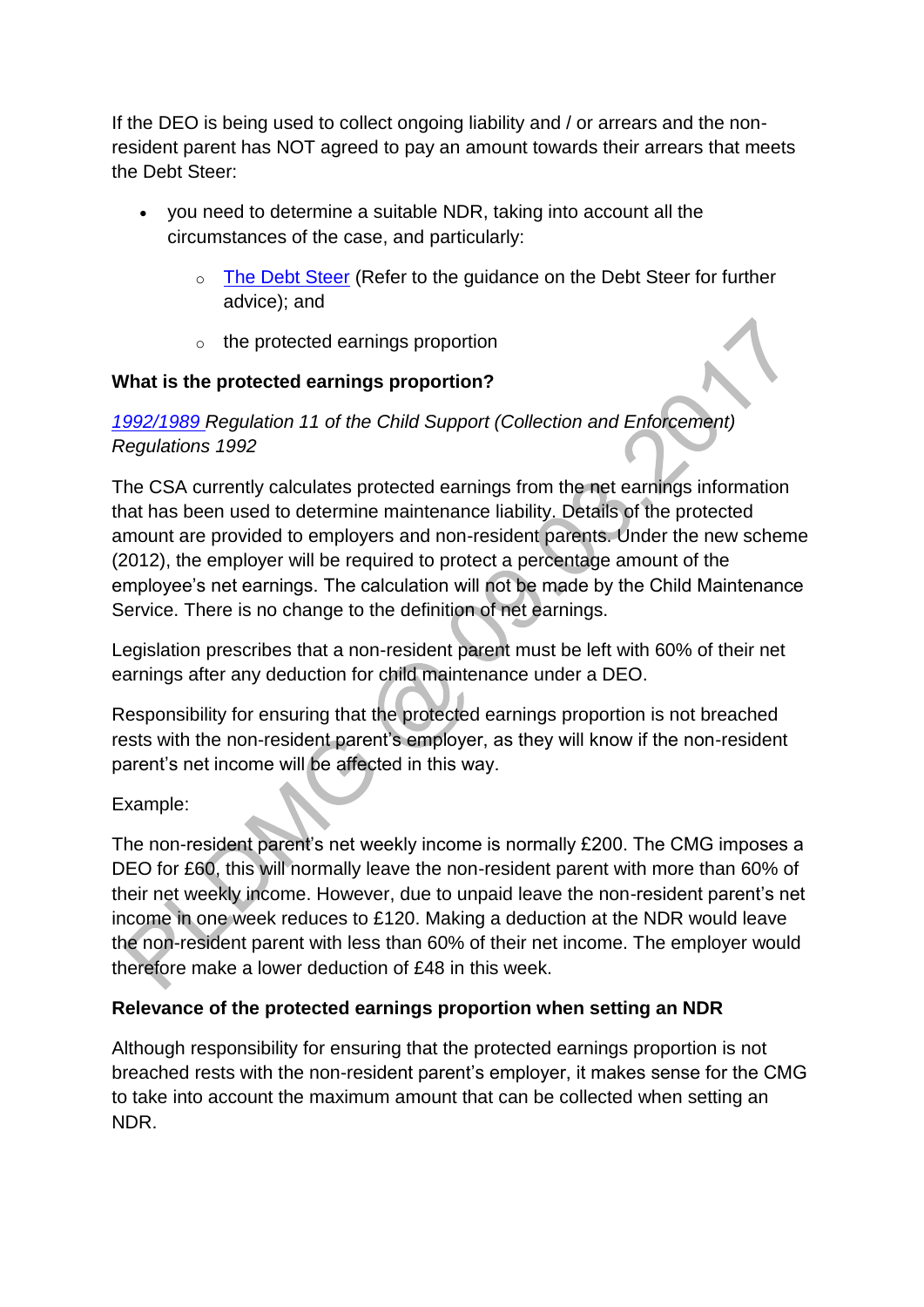The protected earnings proportion means the maximum amount that we can collect under a DEO is 40% of the non-resident parent's net income. Identifying what this maximum amount is likely to be, will provide you with a framework to determine an appropriate NDR.

NOTE that 40% of the non-resident parent's net weekly income should not be a default or standard rate of deduction under a DEO. However, identifying the maximum amount that can be deducted will help you decide an appropriate NDR.

## **How do we identify 40% of the non-resident parent's net income?**

The protected earnings proportion is based on the income a non-resident parent receives during the pay period the deduction is made. Because this may change it will not be possible for you to know what 40% of the non-resident parent's net income will be when you are setting the NDR. However, you can take the following sources of income information into account:

- any evidence of current net income that the non-resident parent has provided during arrears negotiations
- any evidence of Current Income that the non-resident parent provided when their liability was calculated
- any evidence of Historic Income that was obtained from HMRC when the nonresident parent's liability was calculated

Multiple DEO cases – If the non-resident parent has more than one employer and you are considering imposing multiple DEOs, you should contact the non-resident parent or their employer to try and establish their income from each employment if you don't already have this information. This will help you ensure the NDR for each order will not exceed 40% of the non-resident parent's income from each employment.

IMPORTANT NOTE: Historic and Current Income figures are both based on the nonresident parent's Gross Income. The protected earnings proportion is based on Net Income.

When you are trying to calculate a maximum deduction rate using Historic or Current Income details you will need to convert the figure to reflect a percentage of net rather than gross income. You would do this using the Employed Earners Automated Tax / National Insurance Calculators (Employed Earners ATNIC).

## Reviewing the NDR

*[1992/1989 R](http://www.legislation.gov.uk/uksi/1992/1989)egulations 18 & 19 of the Child Support (Collection and Enforcement) Regulations 1992*

There are two situations where it may be appropriate to review the NDR: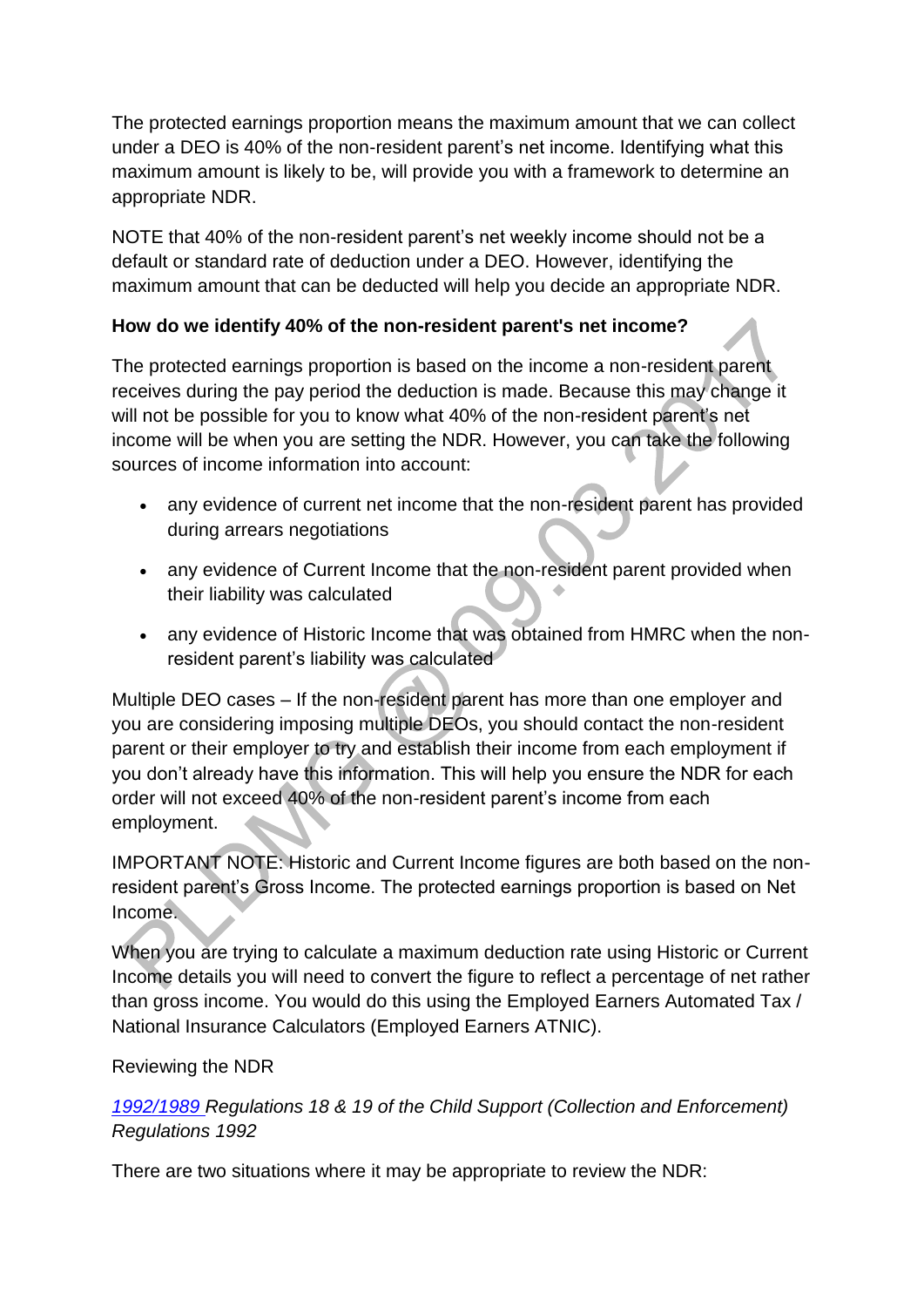- the amount you need to collect increases or decreases due to a change in circumstances;
- the non-resident parent reports a change in their income. REMEMBER: A maintenance calculation will only be altered if the non-resident parent's income changes by 25% or more. There may therefore be situations where the maintenance calculation has not been altered but you should still review the arrears proportion of the NDR because the non-resident parent's income has changed.

The above situations may be identified from a range of sources, including:

- information obtained during an Income Review;
- a change of circumstances reported by a client;
- we are repeatedly notified by the employer that the full amount cannot be collected.  $\bullet$

In any of these situations you should consider reviewing the NDR taking into account all the new information provided and applying the principles set out above.

#### [Return to contents](http://np-cmg-sharepoint.link2.gpn.gov.uk/sites/policy-law-and-decision-making-guidance/Pages/Arrears%20MOC/DEOs-and-DERs-DMG.aspx#Contents)

#### [Issuing a DEO / DEO Disputes: Decision Making Guidance](http://np-cmg-sharepoint.link2.gpn.gov.uk/sites/policy-law-and-decision-making-guidance/Pages/Arrears%20MOC/DEOs-and-DERs-DMG.aspx)

The DEO must be issued to both the employer and the non-resident parent. When you are completing the DEO you must ensure it complies with prescribed legal requirements, if not the DEO may be defective and could be over turned.

What are the legal requirements?

*[1992/1989 R](http://www.legislation.gov.uk/uksi/1992/1989)egulations 9-11 of the Child Support (Collection and Enforcement) Regulations 1992*

The DEO must:

- specify the name and address of the non-resident parent
- the name of the employer who the DEO is directed
- if known the NRP's place of work and the nature of their work
- where known their work or pay number
- where known their National Insurance Number
- include a Normal Deduction Rate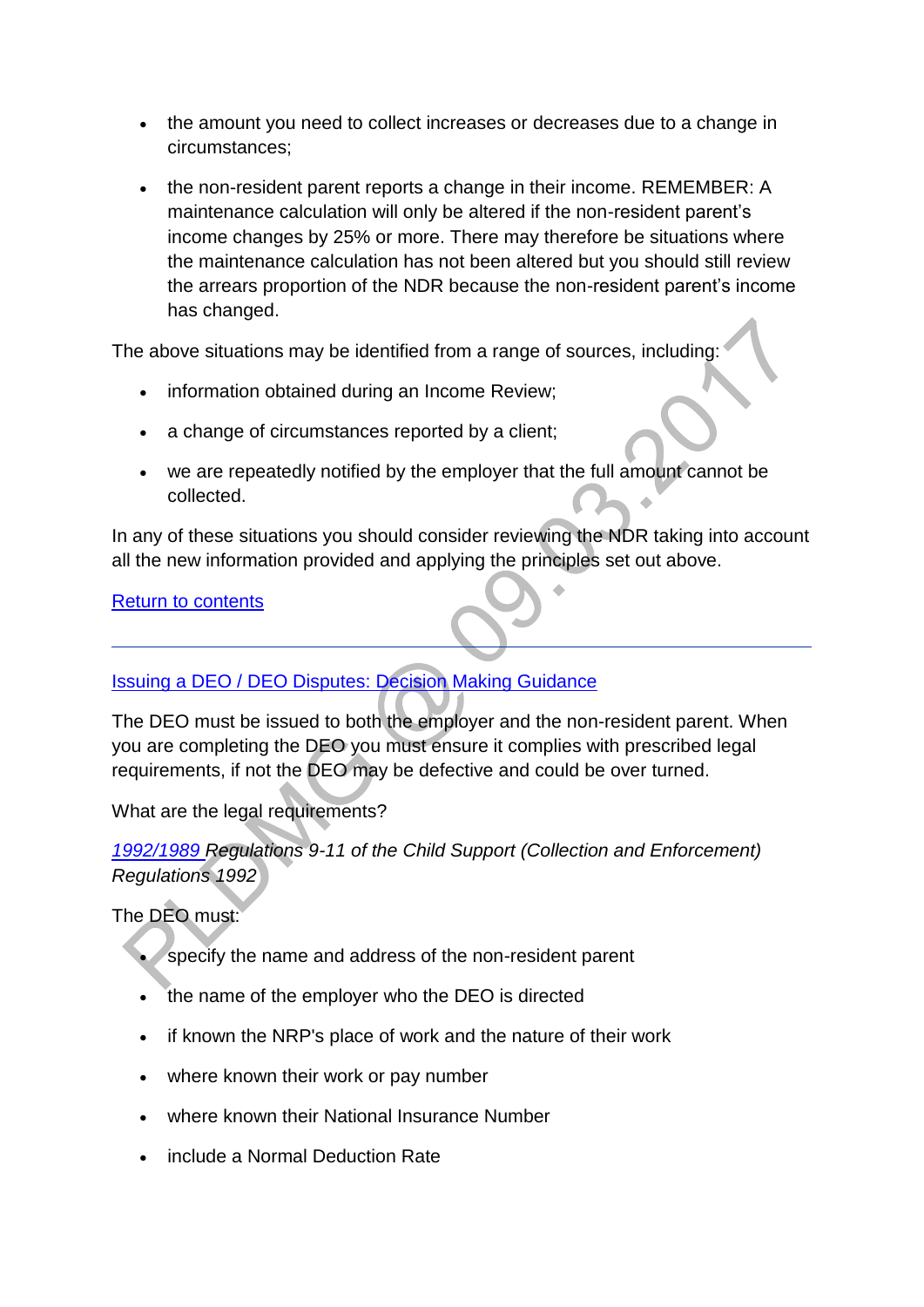- state that the employer must protect 60% of actual net earnings in each pay period
- specify when deductions should be made
- specify who deductions must be paid to, and the address to which the amounts are to be sent

Non-resident parent disputes DEO

*[1992/1989 R](http://www.legislation.gov.uk/uksi/1992/1989)egulation 22 of the Child Support (Collection and Enforcement) Regulations 1992*

There are two reasons why a non-resident parent can dispute a DEO:

- 1. the DEO is defective; or
- 2. the money being deducted is not classed as 'earnings' for DEO purposes.

#### **What is a defective DEO?**

*[1992/1989 R](http://www.legislation.gov.uk/uksi/1992/1989)egulations 9 to 11 of the Child Support (Collection and Enforcement) Regulations 1992*

A DEO will be defective if:

- it does not comply with the regulatory requirements; and
- this failure has made it impracticable for the employer to comply with their obligations.

[Return to contents](http://np-cmg-sharepoint.link2.gpn.gov.uk/sites/policy-law-and-decision-making-guidance/Pages/Arrears%20MOC/DEOs-and-DERs-DMG.aspx#Contents)

## [Deduction from Earnings Orders and Charging](http://np-cmg-sharepoint.link2.gpn.gov.uk/sites/policy-law-and-decision-making-guidance/Pages/Arrears%20MOC/)

Charging liabilities may be collected through the same means as child maintenance liabilities. This means that a DEO can be used for the collection of collection charges and enforcement charges. The figure for collection charges and/or enforcement charges is simply added to the amount otherwise being sought through the DEO.

## [Return to contents](http://np-cmg-sharepoint.link2.gpn.gov.uk/sites/policy-law-and-decision-making-guidance/Pages/Arrears%20MOC/DEOs-and-DERs-DMG.aspx#contents)

[Employer fails to comply with a DEO](http://np-cmg-sharepoint.link2.gpn.gov.uk/sites/policy-law-and-decision-making-guidance/Pages/Arrears%20MOC/DEOs-and-DERs-DMG.aspx)

*[1991/48 S](http://www.legislation.gov.uk/ukpga/1991/48)ection 32(8) of the Child Support Act 1991*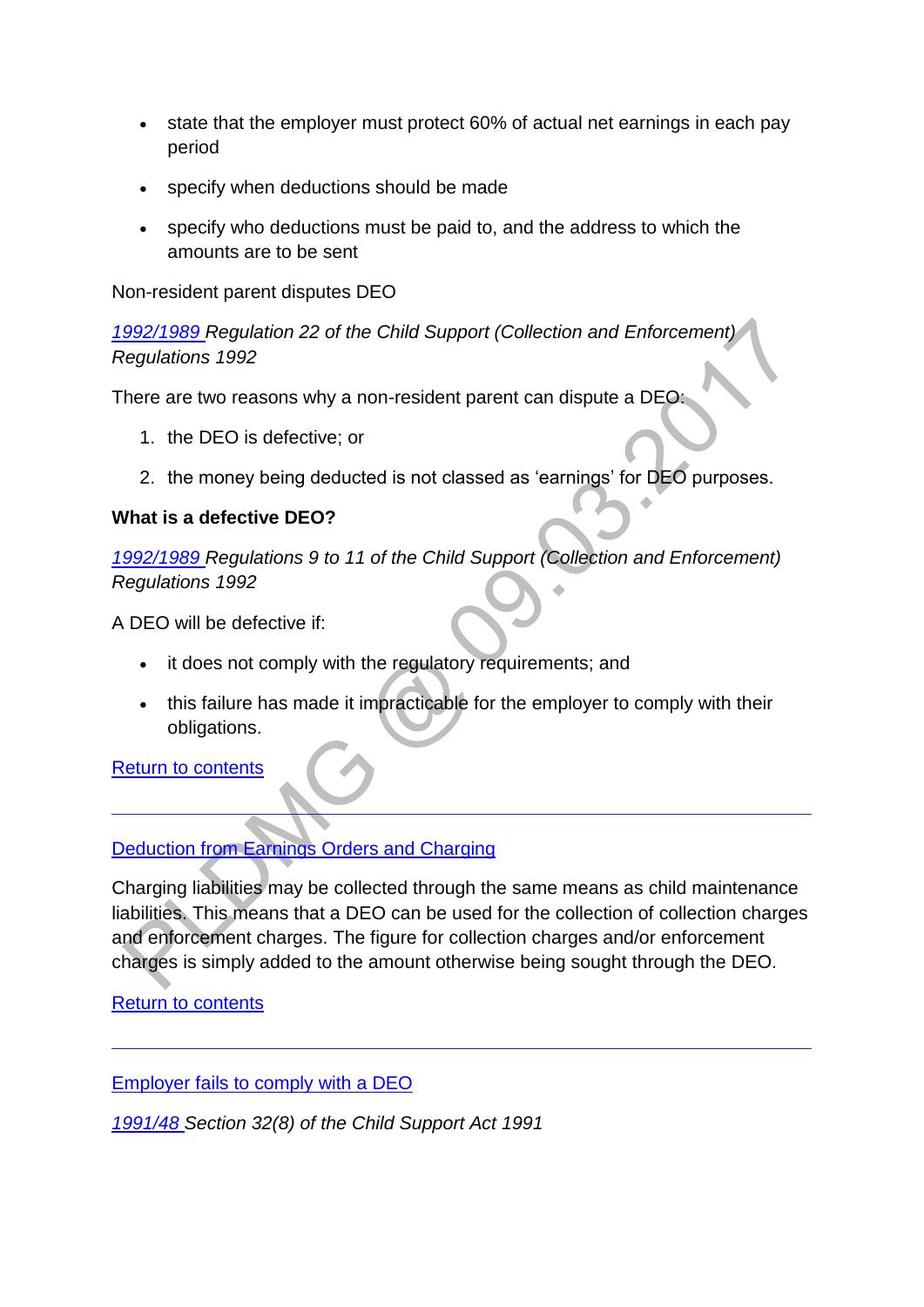If an employer fails to comply with the requirements of a DEO they are guilty of an offence and can be prosecuted or fined.

If a payment is not received from an employer when it is due, you should contact them to remind them:

- 1. of their duty under the law;
- 2. that prosecution can be considered.

If further payments are not received you should consider referring the case to Criminal Compliance.

NOTE: If an employer fails to pass on deductions the non-resident parent is still liable to pay the maintenance due. Whilst this may seem unfair, the CMG has no legal right to recover the deductions made from the non resident parent's employer. However, the non-resident parent normally will.

### **Example - employer goes into liquidation**

An employer goes into liquidation, having made deductions from the non-resident parent but not paid them out to the CMG. The case should be referred to Criminal Compliance for them to consider appropriate action against the employer.

The non-resident parent might have to be advised to place a claim with the liquidator for the amounts withheld from his wages. The non-resident parent will need to reach an agreement with the CMG as to how they are going to pay the shortfall in maintenance.

#### [Return to contents](http://np-cmg-sharepoint.link2.gpn.gov.uk/sites/policy-law-and-decision-making-guidance/Pages/Arrears%20MOC/DEOs-and-DERs-DMG.aspx#Contents)

#### [DEO inappropriate or fails before or shortly after implementation](http://np-cmg-sharepoint.link2.gpn.gov.uk/sites/policy-law-and-decision-making-guidance/Pages/Arrears%20MOC/)

In certain circumstances a DEO may not be possible as a method of payment from an NRP, for instance where:

- an employer cannot be traced for the NRP;
- the NRP is known to work cash in hand; or
- the NRP is a job hopper and a DEO has been attempted at least more than one occasion.

It will therefore not always be possible to implement a DEO and a clear explanation must be recorded explaining why the DEO is not possible.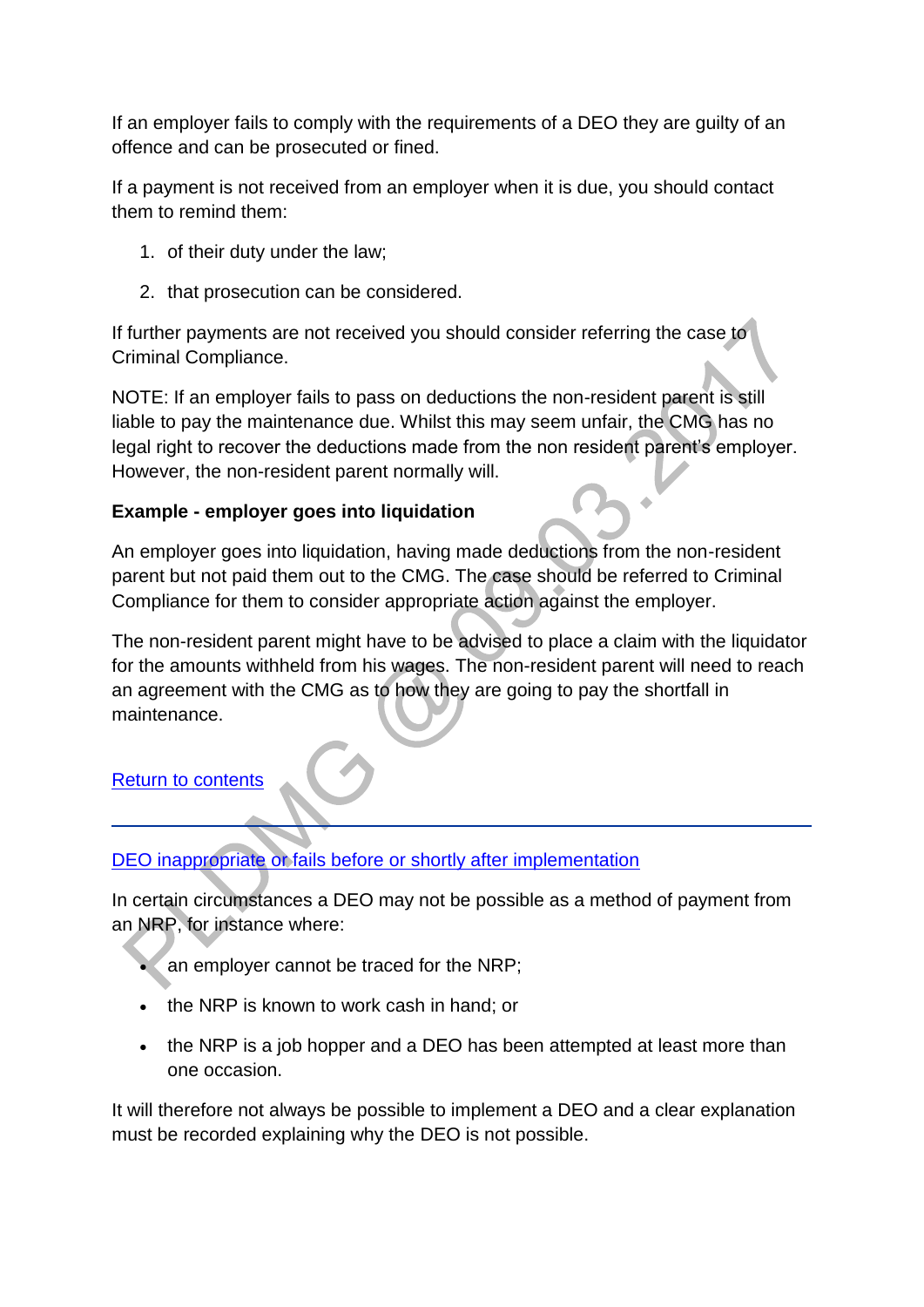Where it is possible to impose a DEO then this should be attempted. If for example a NRP has a history of leaving employment in order to prevent a DEO collecting child maintenance and a new employer is traced then the DEO should still be attempted.

The DEO may fail for a variety of reasons such as:

- $\cdot$  the NRP is a job hopper:
- $\bullet$  the NRP is a company director;
- the NRP has insufficient protected income to implement the DEO.

Should the DEO fail for instance because the PP has left the employment and a new employer cannot be traced then consideration must be given to the next appropriate action to secure payment of the maintenance and any arrears due.

If the NRP is known to be a job hopper and a DEO has been attempted on at least more than one occasion in a short period of time (for example 6 months) it may be appropriate to move to the next appropriate action but you must ensure that if the NRP challenges this decision we can demonstrate that we had attempted a DEO on a number of occasions previously but because the NRP is a job hopper these actions failed.

The action to be taken will depend upon the circumstances of the case.

If it is known that the PP has a suitable bank account then a regular deduction order can be considered. If no bank account details are held then liability order action can be considered.

[Return to contents](http://np-cmg-sharepoint.link2.gpn.gov.uk/sites/policy-law-and-decision-making-guidance/Pages/Arrears%20MOC/DEOs-and-DERs-DMG.aspx#contents)

# [Referring cases to enforcement](http://np-cmg-sharepoint.link2.gpn.gov.uk/sites/policy-law-and-decision-making-guidance/Pages/Arrears%20MOC/)

The £500 de-minimus for referring cases to enforcement no longer exists. Cases will now be referred to enforcement when the arrears team cannot take any further action. So for example when a DEO has already been attempted and is not appropriate and disclosure action has been done and confirmed an RDO is not appropriate. Before referring cases to enforcement caseworkers should check all required action has been completed that is included on the enforcement checklist.

## [Return to contents](http://np-cmg-sharepoint.link2.gpn.gov.uk/sites/policy-law-and-decision-making-guidance/Pages/Arrears%20MOC/DEOs-and-DERs-DMG.aspx#contents)

[Enforcement team action on cases with debt of less than £500](http://np-cmg-sharepoint.link2.gpn.gov.uk/sites/policy-law-and-decision-making-guidance/Pages/Arrears%20MOC/)

When cases land in enforcement with less than £500 debt the caseworker should consider what action is appropriate on each individual case. The normal de-minimus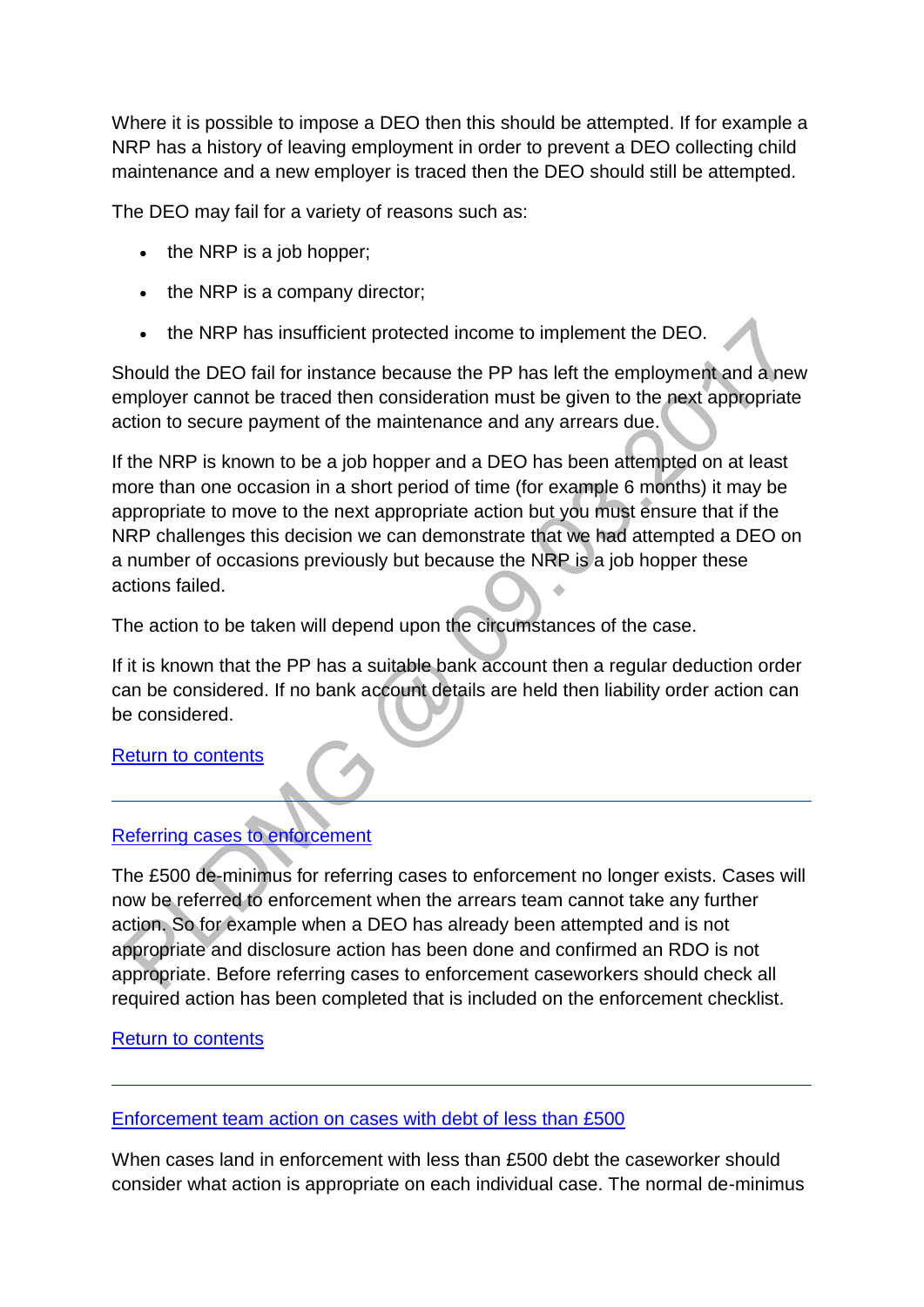limit of £500 will still apply for applications for Liability Orders. An application for a LO where the debt is under £500 should not be pursued unless there is a compelling reason to do so. For example when debt is below £500 and the MC is very low, or the debt is arrears only. If you decide to pursue an application the welfare of the child must be considered and the decision documented

If it is not appropriate to pursue a LO and no other action is possible cases with less than £500 debt should go into surveillance until the debt reaches the £500 deminimus or circumstances on the case change that may allow other action to start, for example if a DEO becomes appropriate because the NRP has gained employment.

### [Return to contents](http://np-cmg-sharepoint.link2.gpn.gov.uk/sites/policy-law-and-decision-making-guidance/Pages/Arrears%20MOC/DEOs-and-DERs-DMG.aspx#contents)

## [DER Setting the Deduction Rate: Decision Making Guidance](http://np-cmg-sharepoint.link2.gpn.gov.uk/sites/policy-law-and-decision-making-guidance/Pages/Arrears%20MOC/DEOs-and-DERs-DMG.aspx)

The amount we can collect under a DEO is limited by the Protected Earnings Proportion.

This does not apply in relation to DERs, as any decision on whether / how much to deduct under a DER is made by HM Paymaster, and the CMG has no right to challenge this decision.

However, the DER should indicate how much the CMG wants to collect.

In determining an appropriate rate you should have regard to the Debt Steer principles of:

- aiming to collect all arrears within two years; and
- not exceeding 40% of the non-resident parent's net income.

#### [Return to contents](http://np-cmg-sharepoint.link2.gpn.gov.uk/sites/policy-law-and-decision-making-guidance/Pages/Arrears%20MOC/DEOs-and-DERs-DMG.aspx#Contents)

[Issuing a DER: Decision Making Guidance](http://np-cmg-sharepoint.link2.gpn.gov.uk/sites/policy-law-and-decision-making-guidance/Pages/Arrears%20MOC/DEOs-and-DERs-DMG.aspx)

The CMG has different policies for enforcing arrears from non-resident parents in the Armed Forces. Before implementing a DER you should contact the Armed Forces Liaison Officer to check whether the non-resident parent is on active service.

Issuing a DER

#### **Non-resident parent on active service NOT in a war zone**

issue the DER